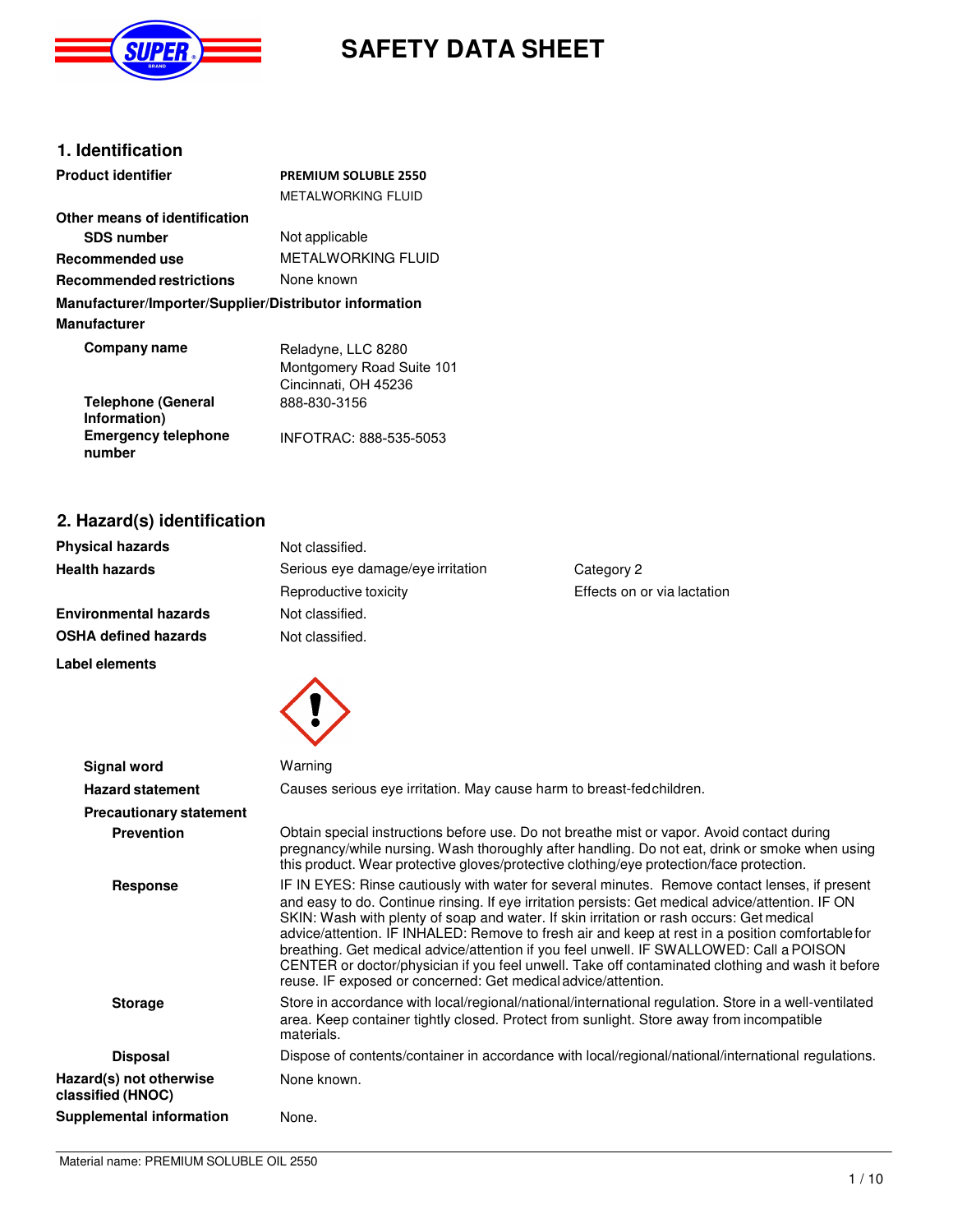#### **3. Composition/information on ingredients**

#### **Mixtures**

| <b>Chemical name</b>                          | Common name and synonyms | <b>CAS number</b> | %           |
|-----------------------------------------------|--------------------------|-------------------|-------------|
| SEVERELY-HYDROTREATED<br>NAPHTHENIC PETROLEUM |                          | 64742-52-5        | $60 - 100$  |
| C14-C17 MEDIUM CHAIN<br>CHLORINATED PARAFFIN  |                          | 63449-39-8        | $5 - 10$    |
| DIETHYLENE GLYCOL                             |                          | 111-46-6          | $0.5 - 1.5$ |
| PETROLEUM SULFONIC ACID,<br>SODIUM SALT       |                          | 68608-26-4        | $0.5 - 1.5$ |
| 2-BUTOXYETHANOL                               |                          | 111-76-2          | $0.1 - 1$   |
| Other components below reportable levels      |                          |                   | $7 - 13$    |

\*Designates that a specific chemical identity and/or percentage of composition has been withheld as a trade secret.

| 4. First-aid measures                                                        |                                                                                                                                                                                                                                                                                |
|------------------------------------------------------------------------------|--------------------------------------------------------------------------------------------------------------------------------------------------------------------------------------------------------------------------------------------------------------------------------|
| Inhalation                                                                   | If breathing is difficult, remove to fresh air and keep at rest in a position comfortable for breathing.<br>Call a POISON CENTER or doctor/physician if you feel unwell. Under normal conditions of<br>intended use, this material is not expected to be an inhalation hazard. |
| <b>Skin contact</b>                                                          | Immediately flush with plenty of water for at least 15 minutes while removing contaminated clothing<br>and shoes. If skin irritation occurs: Get medical advice/attention. Wash contaminated clothing<br>before reuse.                                                         |
| Eye contact                                                                  | Rinse with water. Get medical attention if irritation develops and persists.                                                                                                                                                                                                   |
| Ingestion                                                                    | Rinse mouth thoroughly. Do not give liquids. Do not induce vomiting. If vomiting occurs, keep head<br>low so that stomach content doesn't get into the lungs. Get medical advice/attention if you feel<br>unwell.                                                              |
| <b>Most important</b><br>symptoms/effects, acute and<br>delayed              | Direct contact with eyes may cause temporary irritation.                                                                                                                                                                                                                       |
| Indication of immediate<br>medical attention and special<br>treatment needed | Provide general supportive measures and treat symptomatically. Symptoms may be delayed.                                                                                                                                                                                        |
| <b>General information</b>                                                   | IF exposed or concerned: Get medical advice/attention.                                                                                                                                                                                                                         |
| 5. Fire-fighting measures                                                    |                                                                                                                                                                                                                                                                                |
| Suitable extinguishing media                                                 | Foam. Dry chemical powder. Carbon dioxide (CO2). Use extinguishing measures that are<br>appropriate to local circumstances and the surrounding environment.                                                                                                                    |
| Unsuitable extinguishing<br>media                                            | Do not use water jet as an extinguisher, as this will spread the fire.                                                                                                                                                                                                         |
| Specific hazards arising from<br>the chemical                                | During fire, gases hazardous to health may be formed.                                                                                                                                                                                                                          |
| Special protective equipment<br>and precautions for firefighters             | Wear suitable protective equipment.                                                                                                                                                                                                                                            |
| <b>Fire fighting</b><br>equipment/instructions                               | Use standard firefighting procedures and consider the hazards of other involved materials. Move<br>containers from fire area if you can do so without risk.                                                                                                                    |
| <b>Specific methods</b>                                                      | Use standard firefighting procedures and consider the hazards of other involved materials. In the<br>event of fire and/or explosion do not breathe fumes.                                                                                                                      |
| <b>General fire hazards</b>                                                  | No unusual fire or explosion hazards noted.                                                                                                                                                                                                                                    |

#### **6. Accidental release measures**

**Personal precautions, protective equipment and emergency procedures** Keep unnecessary personnel away. Keep people away from and upwind of spill/leak. Wear appropriate protective equipment and clothing during clean-up. Do not breathe mist or vapor. Ensure adequate ventilation. Local authorities should be advised if significant spillages cannot be contained. For personal protection, see section 8 of the SDS.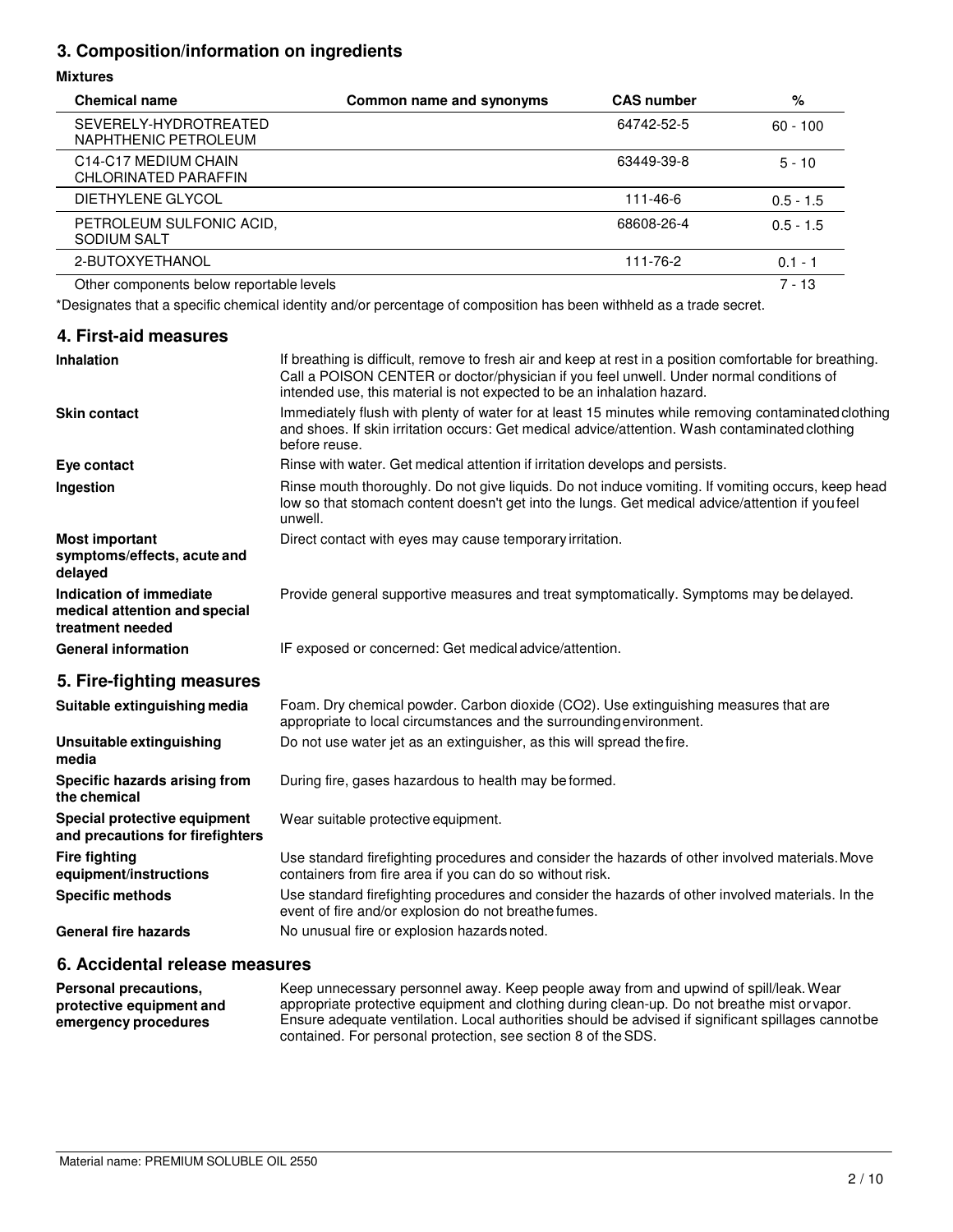| <b>Methods and materials for</b><br>containment and cleaning up | Local authorities should be advised if significant spillages cannot be contained. This product is<br>miscible in water. This material is classified as a water pollutant under the Clean Water Actand<br>should be prevented from contaminating soil or from entering sewage and drainage systems which<br>lead to waterways.                                                                                                                                                                                                                        |
|-----------------------------------------------------------------|------------------------------------------------------------------------------------------------------------------------------------------------------------------------------------------------------------------------------------------------------------------------------------------------------------------------------------------------------------------------------------------------------------------------------------------------------------------------------------------------------------------------------------------------------|
|                                                                 | Large Spills: Stop the flow of material, if this is without risk. Dike the spilled material, where this is<br>possible. Cover with plastic sheet to prevent spreading. Absorb in vermiculite, dry sand orearth<br>and place into containers. Clean up in accordance with all applicable regulations. Following<br>product recovery, flush area with water.                                                                                                                                                                                           |
|                                                                 | Small Spills: Wipe up with absorbent material (e.g. cloth, fleece). Clean surface thoroughly to<br>remove residual contamination.                                                                                                                                                                                                                                                                                                                                                                                                                    |
|                                                                 | Never return spills to original containers for re-use. For waste disposal, see section 13 of the SDS.                                                                                                                                                                                                                                                                                                                                                                                                                                                |
| <b>Environmental precautions</b>                                | Avoid discharge into drains, water courses or onto the ground. Contact local authorities in case of<br>spillage to drain/aquatic environment. Use appropriate containment to avoid environmental<br>contamination.                                                                                                                                                                                                                                                                                                                                   |
| 7. Handling and storage                                         |                                                                                                                                                                                                                                                                                                                                                                                                                                                                                                                                                      |
| Precautions for safe handling                                   | Obtain special instructions before use. Do not handle until all safety precautions have been read<br>and understood. Do not cut, weld, solder, drill, grind, or expose containers to heat, flame, sparks,<br>or other sources of ignition. Do not breathe mist or vapor. Avoid prolonged exposure. Pregnant or<br>breastfeeding women must not handle this product. Should be handled in closed systems, if<br>possible. Provide adequate ventilation. Wear appropriate personal protective equipment. Observe<br>good industrial hygiene practices. |
| Conditions for safe storage,<br>including any incompatibilities | Store locked up. To maintain product quality, do not store in heat or direct sunlight. Store in<br>original tightly closed container. Room temperature - normal conditions. Store away from<br>incompatible materials (see Section 10 of the SDS). Keep this material away from food, drink and<br>animal feed. Do not allow material to freeze. If frozen, product may separate. Thaw completely at<br>room temperature and stir thoroughly prior to use.                                                                                           |

## **8. Exposure controls/personal protection**

#### **Occupational exposure limits**

| U.S. - OSHA                                                                  |             |              |
|------------------------------------------------------------------------------|-------------|--------------|
|                                                                              | <b>Type</b> | Value        |
| SEVERELY-HYDROTREAT<br><b>ED NAPHTHENIC</b><br>PETROLEUM (CAS<br>64742-52-5) | <b>PEL</b>  | $5$ mg/m $3$ |
| US. OSHA Table Z-1 Limits for Air Contaminants (29 CFR 1910.1000)            |             |              |
|                                                                              | <b>Type</b> | Value        |
| 2-BUTOXYETHANOL (CAS<br>$111 - 76 - 2)$                                      | PEL         | 240 mg/m3    |
|                                                                              |             | 50 ppm       |
| <b>U.S. - NIOSH</b>                                                          |             |              |
|                                                                              | <b>Type</b> | Value        |
| SEVERELY-HYDROTREAT<br><b>ED NAPHTHENIC</b><br>PETROLEUM (CAS<br>64742-52-5) | <b>STEL</b> | 10 mg/m3     |
|                                                                              | <b>TWA</b>  | $5$ mg/m $3$ |
| US. NIOSH: Pocket Guide to Chemical Hazards                                  |             |              |
|                                                                              | <b>Type</b> | Value        |
| 2-BUTOXYETHANOL (CAS<br>$111 - 76 - 2)$                                      | <b>TWA</b>  | 24 mg/m3     |
|                                                                              |             | 5 ppm        |
| <b>ACGIH</b>                                                                 |             |              |
|                                                                              | <b>Type</b> | Value        |
| SEVERELY-HYDROTREAT<br><b>ED NAPHTHENIC</b><br>PETROLEUM (CAS<br>64742-52-5) | <b>TWA</b>  | $5$ mg/m $3$ |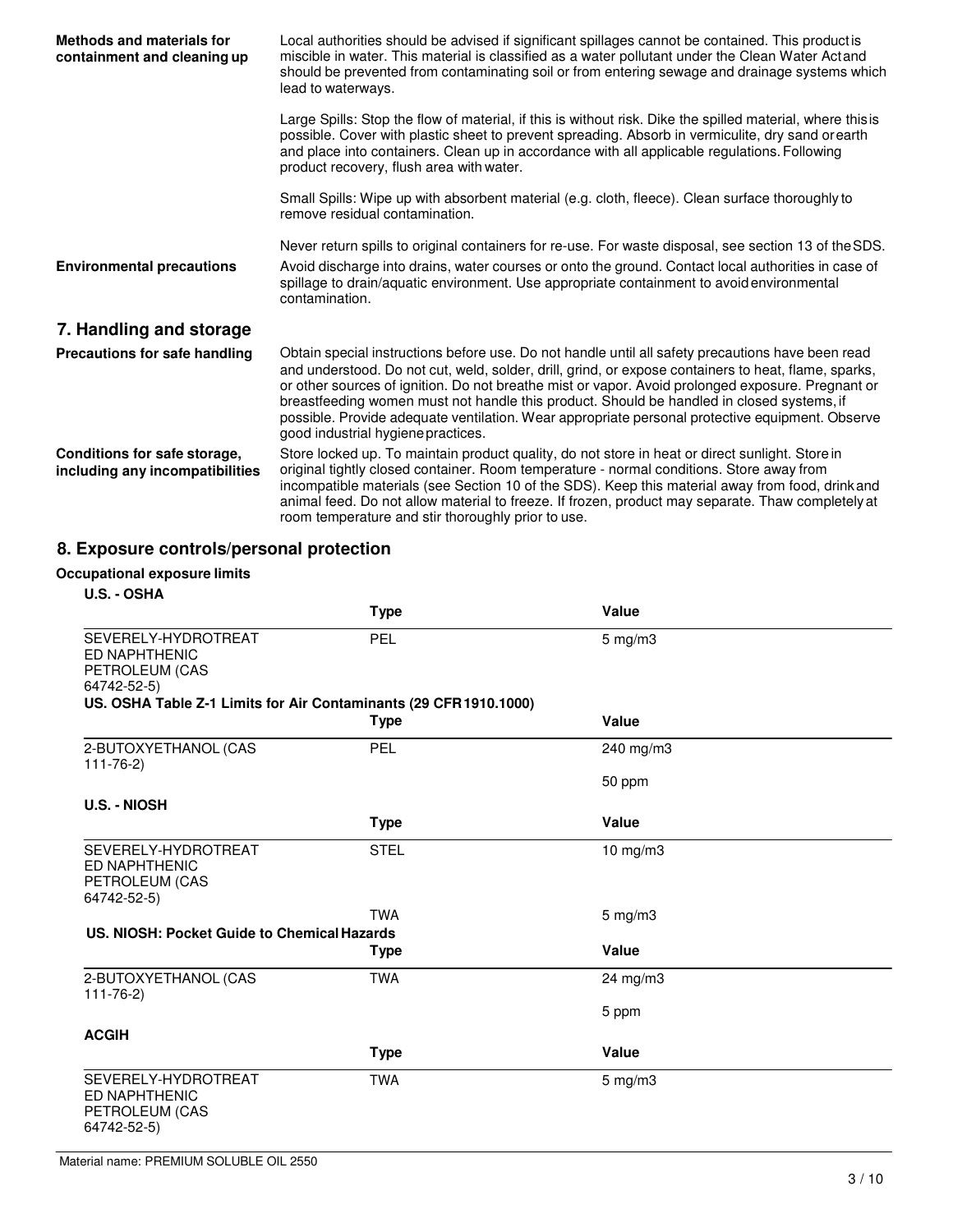#### **US. ACGIH Threshold Limit Values**

|                                                                                                     | <b>Type</b>                                                                                                                                                                                                                                                                                                                                                                                                                                                        | Value                                                                                                                                                                                                                                                                                           |
|-----------------------------------------------------------------------------------------------------|--------------------------------------------------------------------------------------------------------------------------------------------------------------------------------------------------------------------------------------------------------------------------------------------------------------------------------------------------------------------------------------------------------------------------------------------------------------------|-------------------------------------------------------------------------------------------------------------------------------------------------------------------------------------------------------------------------------------------------------------------------------------------------|
| 2-BUTOXYETHANOL (CAS<br>$111 - 76 - 2$                                                              | <b>TWA</b>                                                                                                                                                                                                                                                                                                                                                                                                                                                         | 20 ppm                                                                                                                                                                                                                                                                                          |
| <b>Exposure guidelines</b>                                                                          |                                                                                                                                                                                                                                                                                                                                                                                                                                                                    |                                                                                                                                                                                                                                                                                                 |
| US - California OELs: Skin designation                                                              |                                                                                                                                                                                                                                                                                                                                                                                                                                                                    |                                                                                                                                                                                                                                                                                                 |
| 2-BUTOXYETHANOL (CAS 111-76-2)<br>US - Minnesota Haz Subs: Skin designation applies                 |                                                                                                                                                                                                                                                                                                                                                                                                                                                                    | Can be absorbed through the skin.                                                                                                                                                                                                                                                               |
| 2-BUTOXYETHANOL (CAS 111-76-2)<br>US - Tennessee OELs: Skin designation                             |                                                                                                                                                                                                                                                                                                                                                                                                                                                                    | Skin designation applies.                                                                                                                                                                                                                                                                       |
| 2-BUTOXYETHANOL (CAS 111-76-2)<br>US NIOSH Pocket Guide to Chemical Hazards: Skin designation       |                                                                                                                                                                                                                                                                                                                                                                                                                                                                    | Can be absorbed through the skin.                                                                                                                                                                                                                                                               |
| 2-BUTOXYETHANOL (CAS 111-76-2)<br>US. OSHA Table Z-1 Limits for Air Contaminants (29 CFR 1910.1000) |                                                                                                                                                                                                                                                                                                                                                                                                                                                                    | Can be absorbed through the skin.                                                                                                                                                                                                                                                               |
| 2-BUTOXYETHANOL (CAS 111-76-2)                                                                      |                                                                                                                                                                                                                                                                                                                                                                                                                                                                    | Can be absorbed through the skin.                                                                                                                                                                                                                                                               |
| Appropriate engineering<br>controls                                                                 | Good general ventilation (typically 10 air changes per hour) should be used. Ventilation rates<br>should be matched to conditions. If applicable, use process enclosures, local exhaust ventilation,<br>or other engineering controls to maintain airborne levels below recommended exposure limits. If<br>exposure limits have not been established, maintain airborne levels to an acceptable level. Eye<br>wash fountain and emergency showers are recommended. |                                                                                                                                                                                                                                                                                                 |
| Individual protection measures, such as personal protective equipment                               |                                                                                                                                                                                                                                                                                                                                                                                                                                                                    |                                                                                                                                                                                                                                                                                                 |
| Eye/face protection                                                                                 |                                                                                                                                                                                                                                                                                                                                                                                                                                                                    | Wear safety glasses with side shields (or goggles). Eye wash fountain is recommended.                                                                                                                                                                                                           |
| <b>Skin protection</b>                                                                              |                                                                                                                                                                                                                                                                                                                                                                                                                                                                    |                                                                                                                                                                                                                                                                                                 |
| <b>Hand protection</b>                                                                              | Use protective gloves made of: Nitrile.                                                                                                                                                                                                                                                                                                                                                                                                                            |                                                                                                                                                                                                                                                                                                 |
| Other                                                                                               |                                                                                                                                                                                                                                                                                                                                                                                                                                                                    | Wear suitable protective clothing and gloves. Use of an impervious apron is recommended.                                                                                                                                                                                                        |
| <b>Respiratory protection</b>                                                                       |                                                                                                                                                                                                                                                                                                                                                                                                                                                                    | In case of insufficient ventilation, wear suitable respiratory equipment.                                                                                                                                                                                                                       |
| <b>Thermal hazards</b>                                                                              |                                                                                                                                                                                                                                                                                                                                                                                                                                                                    | Wear appropriate thermal protective clothing, when necessary.                                                                                                                                                                                                                                   |
| <b>General hygiene</b><br>considerations                                                            | contaminants.                                                                                                                                                                                                                                                                                                                                                                                                                                                      | When using, do not eat, drink or smoke. Do not get in eyes, on skin, on clothing. Always observe<br>good personal hygiene measures, such as washing after handling the material and before eating,<br>drinking, and/or smoking. Routinely wash work clothing and protective equipment to remove |
|                                                                                                     |                                                                                                                                                                                                                                                                                                                                                                                                                                                                    |                                                                                                                                                                                                                                                                                                 |

## **9. Physical and chemical properties**

| Appearance                                   | <b>AMBER</b>                                |
|----------------------------------------------|---------------------------------------------|
| <b>Physical state</b>                        | Liquid.                                     |
| Form                                         | Liquid.                                     |
| Color                                        | Amber.                                      |
| Odor                                         | <b>CHEMICAL</b>                             |
| <b>Odor threshold</b>                        | Not available.                              |
| рH                                           | Not Applicable                              |
| Melting point/freezing point                 | < 32 °F (< 0 °C)                            |
| Initial boiling point and boiling<br>range   | > 212 °F (> 100 °C)                         |
| <b>Flash point</b>                           | $>$ 350 °F ( $>$ 160 °C) Cleveland Open Cup |
|                                              |                                             |
| <b>Evaporation rate</b>                      | Like water when diluted                     |
| Flammability (solid, gas)                    | Not applicable.                             |
| Upper/lower flammability or explosive limits |                                             |
| <b>Flammability limit - lower</b><br>(%)     | Not available.                              |
| <b>Flammability limit - upper</b><br>$(\%)$  | Not available.                              |
| Explosive limit - lower (%)                  | Not available.                              |
| Explosive limit - upper (%)                  | Not available.                              |
| Vapor pressure                               | Not available.                              |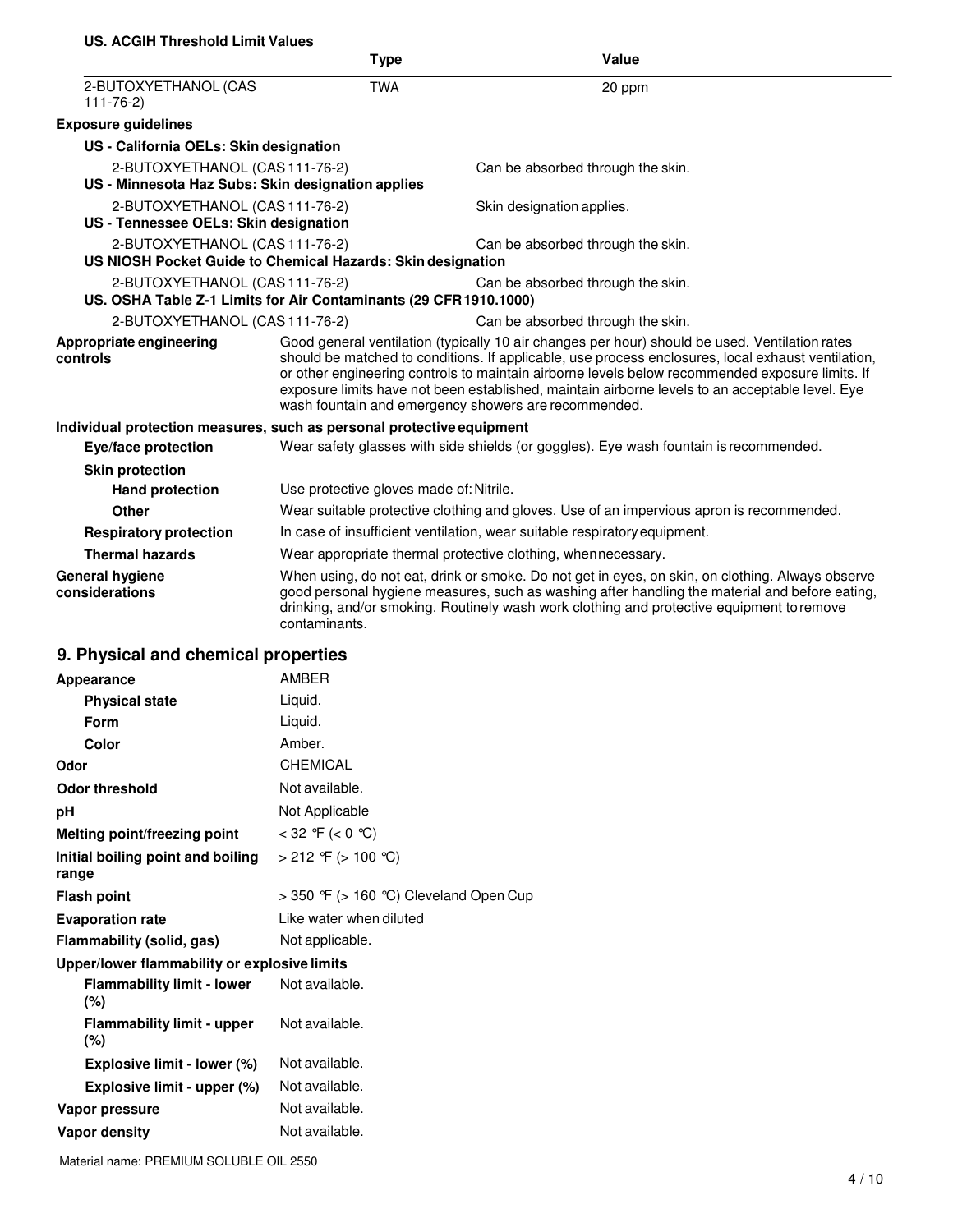| <b>Relative density</b>                           | Not available.       |
|---------------------------------------------------|----------------------|
| Solubility(ies)                                   | 100 % Water Miscible |
| <b>Partition coefficient</b><br>(n-octanol/water) | Not available.       |
| <b>Auto-ignition temperature</b>                  | Not available.       |
| Decomposition temperature                         | Not available.       |
| <b>Viscosity</b>                                  | Not available.       |
| Other information                                 |                      |
| pH in aqueous solution                            | $9.4 \omega 5\%$     |
| <b>Specific gravity</b>                           | 0.98                 |
| VOC ASTM D2369                                    | 16 %                 |

### **10. Stability and reactivity**

| Reactivity                                   | The product is stable and non-reactive under normal conditions of use, storage and transport.           |
|----------------------------------------------|---------------------------------------------------------------------------------------------------------|
| <b>Chemical stability</b>                    | Material is stable under normal conditions.                                                             |
| <b>Possibility of hazardous</b><br>reactions | No dangerous reaction known under conditions of normal use. Hazardous polymerization does not<br>occur. |
| <b>Conditions to avoid</b>                   | Heat, flames and sparks. Contact with incompatible materials.                                           |
| Incompatible materials                       | Avoid contact with oxidizers or reducing agents.                                                        |
| <b>Hazardous decomposition</b><br>products   | Smoke, fumes, hydrogen chloride, and oxides of carbon                                                   |

#### **11. Toxicological information**

#### **Information on likely routes of exposure**

| Inhalation                                                                         | Prolonged inhalation may be harmful.                                                                                                                                                                                |
|------------------------------------------------------------------------------------|---------------------------------------------------------------------------------------------------------------------------------------------------------------------------------------------------------------------|
| <b>Skin contact</b>                                                                | May be irritating to the skin. Frequent or prolonged contact may defat and dry the skin, leading to<br>discomfort and dermatitis.                                                                                   |
| Eye contact                                                                        | Direct contact with eyes may cause temporary irritation.                                                                                                                                                            |
| Ingestion                                                                          | May be harmful if swallowed and enters airways. Droplets of the product aspirated into the lungs<br>through ingestion or vomiting may cause a serious chemical pneumonia. Expected to be a low<br>ingestion hazard. |
| Symptoms related to the<br>physical, chemical and<br>toxicological characteristics | Direct contact with eyes may cause temporary irritation.                                                                                                                                                            |
| Information on toxicological effects                                               |                                                                                                                                                                                                                     |

Acute toxicity **Expected to be a low hazard for usual industrial or commercial handling by trained personnel.** 

| <b>Components</b>                | <b>Species</b> | <b>Test Results</b> |
|----------------------------------|----------------|---------------------|
| 2-BUTOXYETHANOL (CAS 111-76-2)   |                |                     |
| <b>Acute</b>                     |                |                     |
| Dermal                           |                |                     |
| LD50                             | Rabbit         | 400 mg/kg           |
| Inhalation                       |                |                     |
| LC50                             | Mouse          | 700 ppm, 7 Hours    |
|                                  | Rat            | 450 ppm, 4 Hours    |
| Oral                             |                |                     |
| LD50                             | Guinea pig     | $1.2$ g/kg          |
|                                  | Mouse          | 1.2 g/kg            |
|                                  | Rabbit         | 0.32 g/kg           |
|                                  | Rat            | 560 mg/kg           |
| DIETHYLENE GLYCOL (CAS 111-46-6) |                |                     |
| Acute                            |                |                     |
| Dermal                           |                |                     |
| LD50                             | Rabbit         | 11890 mg/kg         |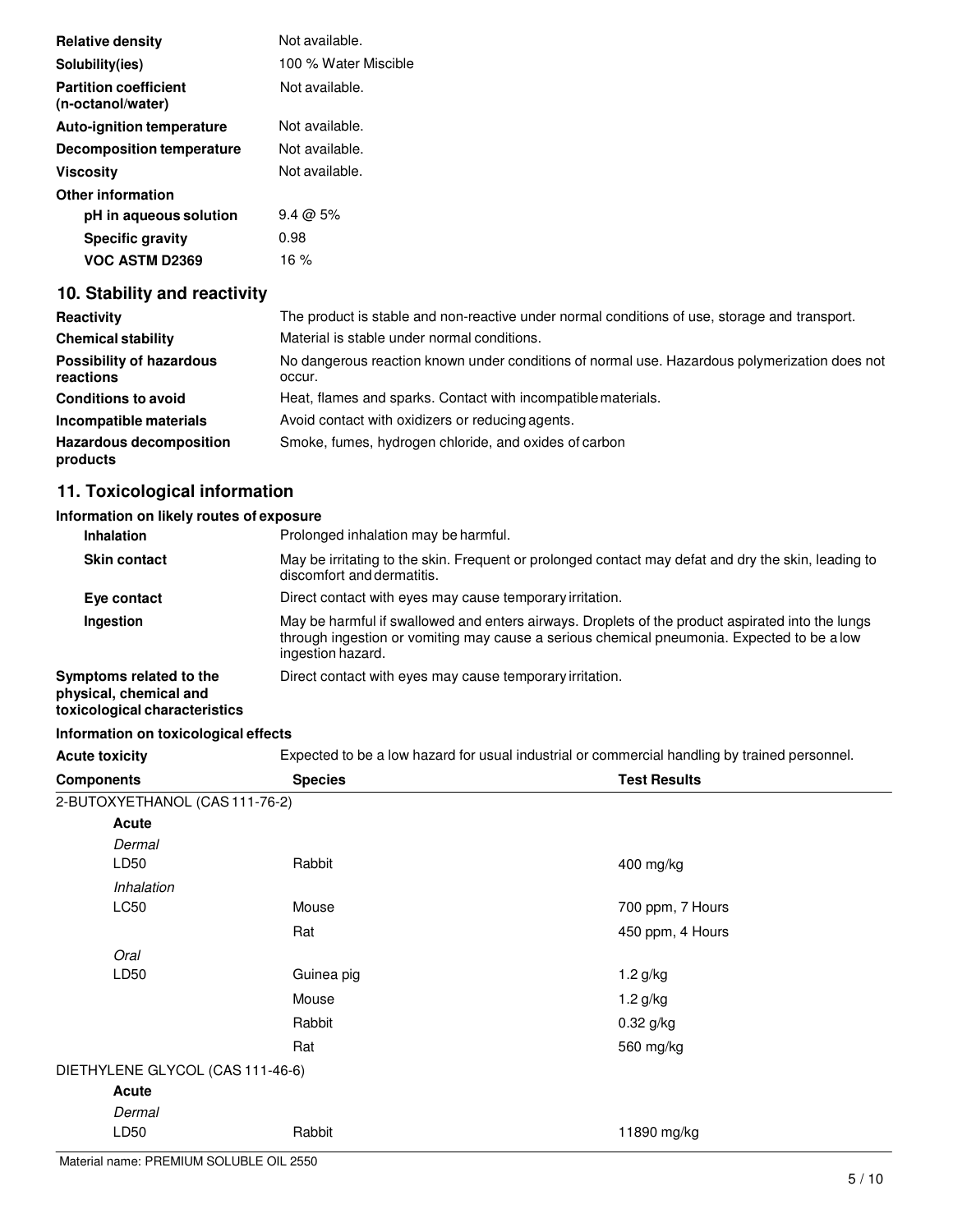| <b>Components</b>                                                                        | <b>Species</b>                                                                                                                      |                                                                                                                     | <b>Test Results</b>                                 |
|------------------------------------------------------------------------------------------|-------------------------------------------------------------------------------------------------------------------------------------|---------------------------------------------------------------------------------------------------------------------|-----------------------------------------------------|
| Oral                                                                                     |                                                                                                                                     |                                                                                                                     |                                                     |
| LD50                                                                                     | Cat                                                                                                                                 |                                                                                                                     | 3300 mg/kg                                          |
|                                                                                          | Dog                                                                                                                                 |                                                                                                                     | 9000 mg/kg                                          |
|                                                                                          | Guinea pig                                                                                                                          |                                                                                                                     | 8700 mg/kg                                          |
|                                                                                          | Mouse                                                                                                                               |                                                                                                                     | 13.3 g/kg                                           |
|                                                                                          | Rabbit                                                                                                                              |                                                                                                                     | 26.9 g/kg                                           |
|                                                                                          | Rat                                                                                                                                 |                                                                                                                     | 12565 mg/kg                                         |
| SEVERELY-HYDROTREATED NAPHTHENIC PETROLEUM (CAS 64742-52-5)                              |                                                                                                                                     |                                                                                                                     |                                                     |
| Acute                                                                                    |                                                                                                                                     |                                                                                                                     |                                                     |
| Dermal                                                                                   |                                                                                                                                     |                                                                                                                     |                                                     |
| LD50                                                                                     | Rabbit                                                                                                                              |                                                                                                                     | > 5000 mg/kg                                        |
| Inhalation                                                                               |                                                                                                                                     |                                                                                                                     |                                                     |
| LC50                                                                                     | Rat                                                                                                                                 |                                                                                                                     | 5.7 mg/l, 4 hours                                   |
| Oral                                                                                     |                                                                                                                                     |                                                                                                                     |                                                     |
| LD50                                                                                     | Rat                                                                                                                                 |                                                                                                                     | > 5000 mg/kg                                        |
|                                                                                          |                                                                                                                                     | * Estimates for product may be based on additional component data not shown.                                        |                                                     |
| <b>Skin corrosion/irritation</b>                                                         |                                                                                                                                     | Prolonged skin contact may cause temporary irritation. Defatting, drying and cracking of skin.                      |                                                     |
| Serious eye damage/eye                                                                   |                                                                                                                                     | Direct contact with eyes may cause temporary irritation.                                                            |                                                     |
| <b>irritation</b>                                                                        |                                                                                                                                     |                                                                                                                     |                                                     |
| Respiratory or skin sensitization                                                        |                                                                                                                                     |                                                                                                                     |                                                     |
| <b>Respiratory sensitization</b>                                                         | Not a respiratory sensitizer.                                                                                                       |                                                                                                                     |                                                     |
| <b>Skin sensitization</b>                                                                |                                                                                                                                     | This product is not expected to cause skin sensitization.                                                           |                                                     |
| Germ cell mutagenicity                                                                   |                                                                                                                                     | No data available to indicate product or any components present at greater than 0.1% are<br>mutagenic or genotoxic. |                                                     |
| Carcinogenicity                                                                          |                                                                                                                                     | This product is not considered to be a carcinogen by IARC, ACGIH, NTP, or OSHA.                                     |                                                     |
| IARC Monographs. Overall Evaluation of Carcinogenicity<br>2-BUTOXYETHANOL (CAS 111-76-2) |                                                                                                                                     | US. OSHA Specifically Regulated Substances (29 CFR 1910.1001-1050)                                                  | 3 Not classifiable as to carcinogenicity to humans. |
| Not listed.                                                                              |                                                                                                                                     |                                                                                                                     |                                                     |
| <b>Reproductive toxicity</b>                                                             | This product is not expected to cause reproductive or developmental effects.                                                        |                                                                                                                     |                                                     |
| Specific target organ toxicity -<br>single exposure                                      | Not classified.                                                                                                                     |                                                                                                                     |                                                     |
| Specific target organ toxicity -<br>repeated exposure                                    | Not classified.                                                                                                                     |                                                                                                                     |                                                     |
|                                                                                          |                                                                                                                                     |                                                                                                                     |                                                     |
| <b>Aspiration hazard</b>                                                                 | Not an aspiration hazard.<br>Prolonged inhalation may be harmful.                                                                   |                                                                                                                     |                                                     |
| <b>Chronic effects</b>                                                                   |                                                                                                                                     |                                                                                                                     |                                                     |
| 12. Ecological information                                                               |                                                                                                                                     |                                                                                                                     |                                                     |
| <b>Ecotoxicity</b>                                                                       | Contains a substance which causes risk of hazardous effects to the environment. Toxic to aquatic<br>life with long lasting effects. |                                                                                                                     |                                                     |
| <b>Components</b>                                                                        |                                                                                                                                     | <b>Species</b>                                                                                                      | <b>Test Results</b>                                 |
| 2-BUTOXYETHANOL (CAS 111-76-2)                                                           |                                                                                                                                     |                                                                                                                     |                                                     |
| <b>Aquatic</b>                                                                           |                                                                                                                                     |                                                                                                                     |                                                     |
| Fish                                                                                     | LC50                                                                                                                                | Inland silverside (Menidia beryllina)                                                                               | 1250 mg/l, 96 hours                                 |
| C14-C17 MEDIUM CHAIN CHLORINATED PARAFFIN (CAS 63449-39-8)                               |                                                                                                                                     |                                                                                                                     |                                                     |
| <b>Aquatic</b>                                                                           |                                                                                                                                     |                                                                                                                     |                                                     |
| Fish                                                                                     | LC50                                                                                                                                | Bluegill (Lepomis macrochirus)                                                                                      | $> 0.1$ mg/l, 96 hours                              |
| DIETHYLENE GLYCOL (CAS 111-46-6)                                                         |                                                                                                                                     |                                                                                                                     |                                                     |
| <b>Aquatic</b>                                                                           |                                                                                                                                     |                                                                                                                     |                                                     |
| Fish                                                                                     | LC50                                                                                                                                | Western mosquitofish (Gambusia affinis) > 32000 mg/l, 96 hours                                                      |                                                     |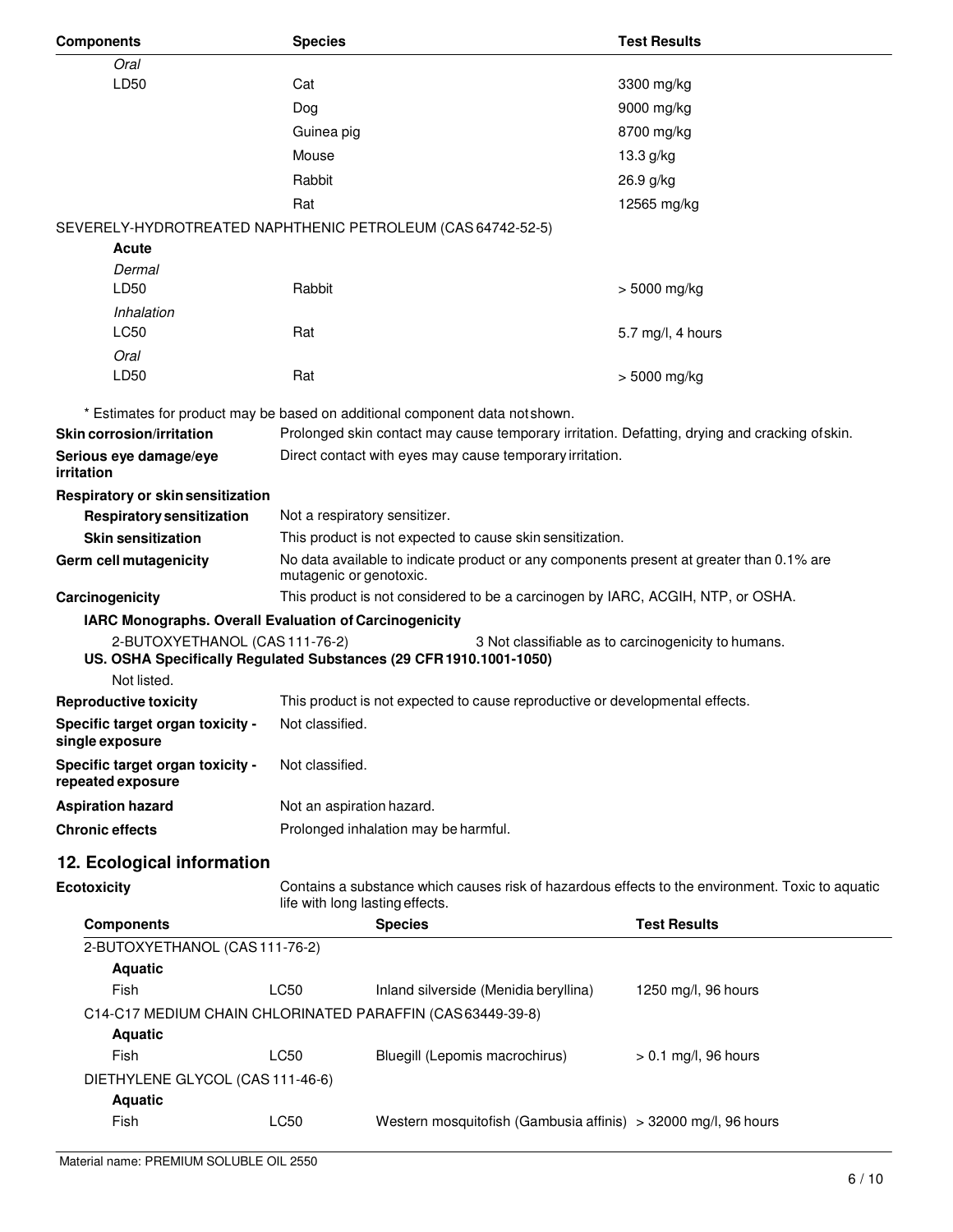| <b>Components</b>                                                                                                                               |                                                                                                                                                                                                                        | <b>Species</b>                                             | <b>Test Results</b>                                                                                                                                                                                  |
|-------------------------------------------------------------------------------------------------------------------------------------------------|------------------------------------------------------------------------------------------------------------------------------------------------------------------------------------------------------------------------|------------------------------------------------------------|------------------------------------------------------------------------------------------------------------------------------------------------------------------------------------------------------|
| SEVERELY-HYDROTREATED NAPHTHENIC PETROLEUM (CAS 64742-52-5)                                                                                     |                                                                                                                                                                                                                        |                                                            |                                                                                                                                                                                                      |
| <b>Aquatic</b>                                                                                                                                  |                                                                                                                                                                                                                        |                                                            |                                                                                                                                                                                                      |
| Acute                                                                                                                                           |                                                                                                                                                                                                                        |                                                            |                                                                                                                                                                                                      |
| Fish                                                                                                                                            | LC50                                                                                                                                                                                                                   | Fish                                                       | > 100 mg/l, 96 hours                                                                                                                                                                                 |
| * Estimates for product may be based on additional component data not shown.                                                                    |                                                                                                                                                                                                                        |                                                            |                                                                                                                                                                                                      |
| Persistence and degradability                                                                                                                   |                                                                                                                                                                                                                        | No data is available on the degradability of this product. |                                                                                                                                                                                                      |
| <b>Bioaccumulative potential</b>                                                                                                                |                                                                                                                                                                                                                        |                                                            |                                                                                                                                                                                                      |
| Partition coefficient n-octanol / water (log Kow)<br>2-BUTOXYETHANOL                                                                            |                                                                                                                                                                                                                        | 0.83                                                       |                                                                                                                                                                                                      |
| <b>Mobility in soil</b>                                                                                                                         | No data available.                                                                                                                                                                                                     |                                                            |                                                                                                                                                                                                      |
| Other adverse effects                                                                                                                           |                                                                                                                                                                                                                        |                                                            | No other adverse environmental effects (e.g. ozone depletion, photochemical ozone creation<br>potential, endocrine disruption, global warming potential) are expected from this component.           |
| 13. Disposal considerations                                                                                                                     |                                                                                                                                                                                                                        |                                                            |                                                                                                                                                                                                      |
| <b>Disposal instructions</b>                                                                                                                    |                                                                                                                                                                                                                        | local/regional/national/international regulations.         | Consult authorities before disposal. Do not contaminate ponds, waterways or ditches with<br>chemical or used container. Dispose of contents/container in accordance with                             |
| <b>Local disposal regulations</b>                                                                                                               |                                                                                                                                                                                                                        | Dispose in accordance with all applicable regulations.     |                                                                                                                                                                                                      |
| Hazardous waste code                                                                                                                            | disposal company.                                                                                                                                                                                                      |                                                            | The waste code should be assigned in discussion between the user, the producer and the waste                                                                                                         |
| Waste from residues / unused<br>products                                                                                                        | Dispose of in accordance with local regulations. Empty containers or liners may retain some<br>product residues. This material and its container must be disposed of in a safe manner (see:<br>Disposal instructions). |                                                            |                                                                                                                                                                                                      |
| <b>Contaminated packaging</b>                                                                                                                   |                                                                                                                                                                                                                        | emptied. Do not re-use empty containers.                   | Empty containers should be taken to an approved waste handling site for recycling or disposal.<br>Since emptied containers may retain product residue, follow label warnings even after container is |
| 14. Transport information<br><b>DOT</b><br><b>UN number</b>                                                                                     | Not Regulated                                                                                                                                                                                                          |                                                            |                                                                                                                                                                                                      |
| UN proper shipping name                                                                                                                         | Not Regulated                                                                                                                                                                                                          |                                                            |                                                                                                                                                                                                      |
| Transport hazard class(es)                                                                                                                      |                                                                                                                                                                                                                        |                                                            |                                                                                                                                                                                                      |
| <b>Class</b><br><b>Subsidiary risk</b><br>Label(s)<br>Packing group                                                                             | Not Regulated                                                                                                                                                                                                          |                                                            |                                                                                                                                                                                                      |
| <b>Environmental hazards</b><br><b>Marine pollutant</b><br><b>Special provisions</b><br><b>Packaging exceptions</b><br>Packaging non bulk       | Not Regulated (See below)                                                                                                                                                                                              |                                                            | Special precautions for user Read safety instructions, SDS and emergency procedures before handling.                                                                                                 |
| Packaging bulk<br>unless all or part of the shipment is by vessel.<br><b>IATA</b>                                                               |                                                                                                                                                                                                                        |                                                            | Supplemental Information: 49CFR 171.4 excludes "non-bulk"packages (119 gallons or less) from Marine Pollutant Requirements                                                                           |
| <b>UN number</b><br>UN proper shipping name                                                                                                     |                                                                                                                                                                                                                        | Not regulated in small packages                            |                                                                                                                                                                                                      |
| <b>Transport hazard class(es)</b><br><b>Class</b><br><b>Subsidiary risk</b><br>Packing group<br><b>Environmental hazards</b><br><b>ERG Code</b> |                                                                                                                                                                                                                        |                                                            | Special precautions for user Read safety instructions, SDS and emergency procedures before handling.                                                                                                 |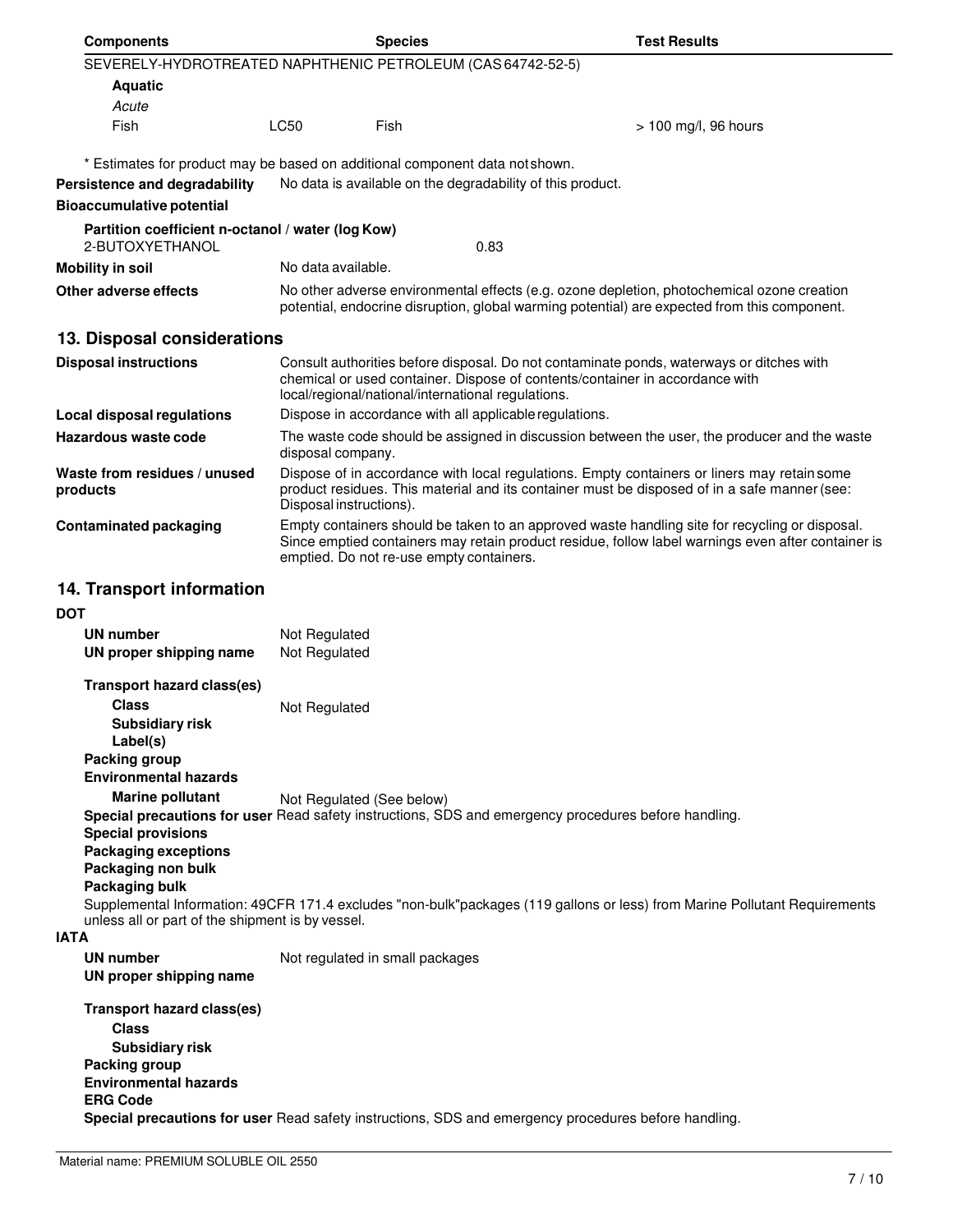| <b>Other information</b>                                                       |                                                                                                      |
|--------------------------------------------------------------------------------|------------------------------------------------------------------------------------------------------|
| Passenger and cargo<br>aircraft                                                | Allowed.                                                                                             |
| Cargo aircraft only                                                            | Allowed.                                                                                             |
| <b>IMDG</b>                                                                    |                                                                                                      |
| <b>UN number</b><br>UN proper shipping name                                    | Not regulated (in small containers)                                                                  |
| Transport hazard class(es)<br><b>Class</b><br>Subsidiary risk                  |                                                                                                      |
| Packing group                                                                  |                                                                                                      |
| <b>Environmental hazards</b>                                                   |                                                                                                      |
| <b>Marine pollutant</b><br><b>EmS</b>                                          |                                                                                                      |
|                                                                                | Special precautions for user Read safety instructions, SDS and emergency procedures before handling. |
| Transport in bulk according to<br>Annex II of MARPOL 73/78 and<br>the IBC Code | Not established.                                                                                     |
|                                                                                |                                                                                                      |

**General information** 

#### **15. Regulatory information**

**US federal regulations** This product is a "Hazardous Chemical" as defined by the OSHA Hazard Communication Standard, 29 CFR 1910.1200. It may be reportable under the provisions of SARA Sections 311 and 312 if specific threshold criteria are met or exceeded.

#### **TSCA Section 12(b) Export Notification (40 CFR 707, Subpt. D)**

Not regulated.

**CERCLA Hazardous Substance List (40 CFR 302.4)**

Not listed.

#### **SARA 304 Emergency release notification**

#### Not regulated.

#### **US. OSHA Specifically Regulated Substances (29 CFR 1910.1001-1050)**

Not listed.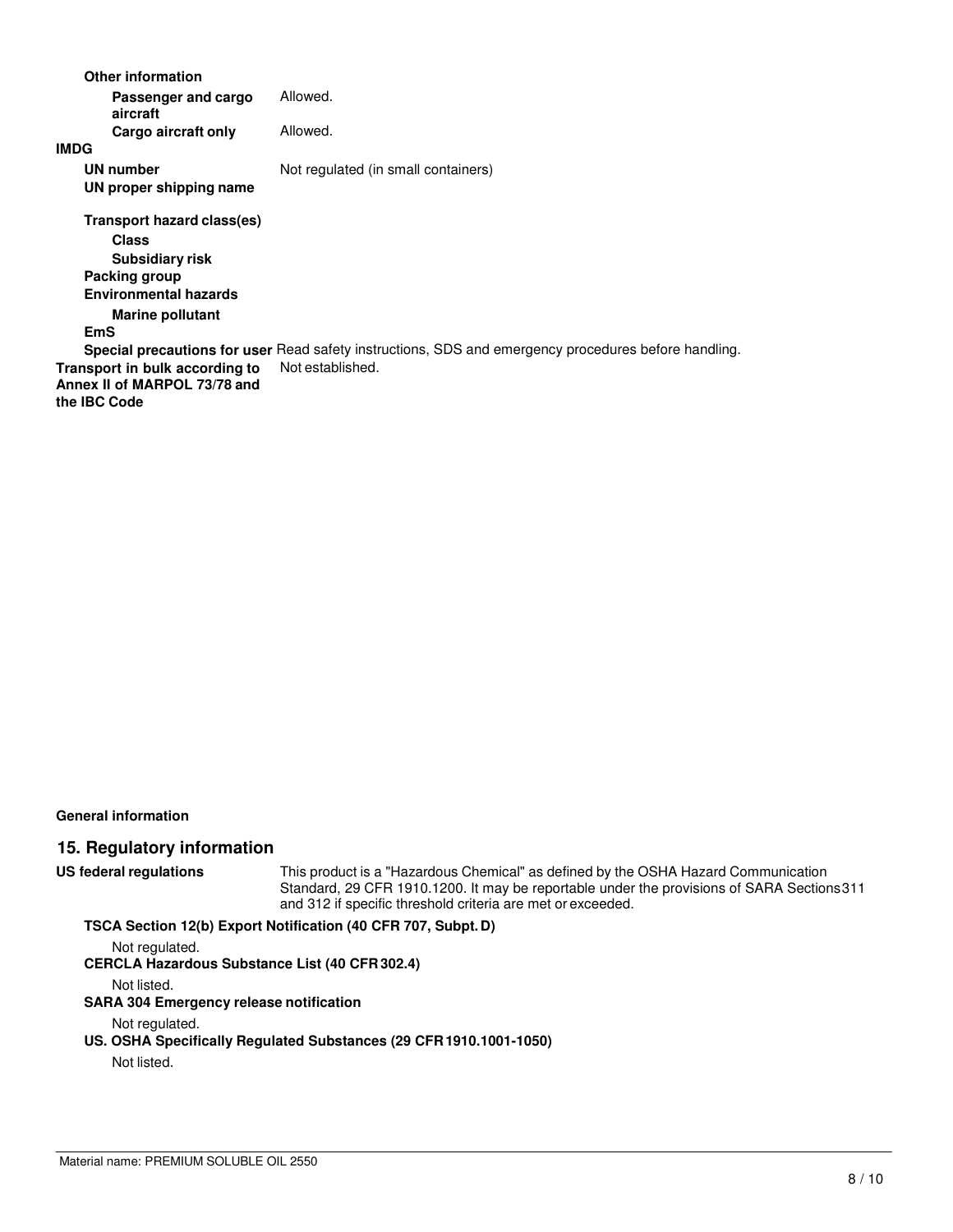|                                                     | Superfund Amendments and Reauthorization Act of 1986(SARA)                                                           |
|-----------------------------------------------------|----------------------------------------------------------------------------------------------------------------------|
| <b>Hazard categories</b>                            | Immediate Hazard - Yes<br>Delayed Hazard - Yes<br>Fire Hazard - No<br>Pressure Hazard - No<br>Reactivity Hazard - No |
| <b>SARA 302 Extremely hazardous substance</b>       |                                                                                                                      |
| Not listed.                                         |                                                                                                                      |
| SARA 311/312 Hazardous<br>chemical                  | Yes                                                                                                                  |
| SARA 313 (TRI reporting)<br>Not regulated.          |                                                                                                                      |
| <b>Other federal regulations</b>                    |                                                                                                                      |
|                                                     | Clean Air Act (CAA) Section 112 Hazardous Air Pollutants (HAPs) List                                                 |
| Not regulated.                                      |                                                                                                                      |
| Not regulated.                                      | Clean Air Act (CAA) Section 112(r) Accidental Release Prevention (40 CFR 68.130)                                     |
| <b>Safe Drinking Water Act</b><br>(SDWA)            | Not regulated.                                                                                                       |
| <b>Food and Drug</b><br><b>Administration (FDA)</b> | Not regulated.                                                                                                       |
| US state regulations                                |                                                                                                                      |
|                                                     | US. California Controlled Substances. CA Department of Justice (California Health and Safety Code Section 11100)     |
| Not listed.                                         |                                                                                                                      |
| US. Massachusetts RTK - Substance List              |                                                                                                                      |
| 2-BUTOXYETHANOL (CAS 111-76-2)                      |                                                                                                                      |

**US. New Jersey Worker and Community Right-to-Know Act**

2-BUTOXYETHANOL (CAS 111-76-2)

#### **US. Pennsylvania Worker and Community Right-to-Know Law**

2-BUTOXYETHANOL (CAS 111-76-2) DIETHYLENE GLYCOL (CAS 111-46-6)

#### **US. Rhode Island RTK**

Not regulated.

| <b>California South Coast Air</b> | This product is subject to SCAQMD Rule 1144; it is compliant and may be sold and used in the        |
|-----------------------------------|-----------------------------------------------------------------------------------------------------|
| <b>Quality Management</b>         | SCAQMD. The VOC content of the product is 105 $g/L$ , measured by ASTM Method E-1868-10.            |
| District (SCAQMD) Rule            | This product has a specified use dilution VOC limit of $75$ g/L, the maximum dilution concentration |
| 1144 (VOC Emissions)              | is 71 % to maintain compliance.                                                                     |

#### **US. California Proposition 65**

California Safe Drinking Water and Toxic Enforcement Act of 1986 (Proposition 65): This material is not known to contain any chemicals currently listed as carcinogens or reproductive toxins.

#### **International Inventories**

| Country(s) or region        | <b>Inventory name</b>                                                                                                                                              | On inventory or exempt (yes/no)* |
|-----------------------------|--------------------------------------------------------------------------------------------------------------------------------------------------------------------|----------------------------------|
| Australia                   | Australian Inventory of Chemical Substances (AICS)                                                                                                                 | No.                              |
| Canada                      | Domestic Substances List (DSL)                                                                                                                                     | Yes                              |
| Canada                      | Non-Domestic Substances List (NDSL)                                                                                                                                | No                               |
| China                       | Inventory of Existing Chemical Substances in China (IECSC)                                                                                                         | Yes                              |
| Europe                      | European Inventory of Existing Commercial Chemical<br>Substances (EINECS)                                                                                          | No.                              |
| Europe                      | European List of Notified Chemical Substances (ELINCS)                                                                                                             | No.                              |
| Japan                       | Inventory of Existing and New Chemical Substances (ENCS)                                                                                                           | No.                              |
| Korea                       | Existing Chemicals List (ECL)                                                                                                                                      | Yes                              |
| New Zealand                 | New Zealand Inventory                                                                                                                                              | No.                              |
| Philippines                 | Philippine Inventory of Chemicals and Chemical Substances<br>(PICCS)                                                                                               | No.                              |
| United States & Puerto Rico | Toxic Substances Control Act (TSCA) Inventory<br>*A "Yes" indicates this product complies with the inventory requirements administered by the governing country(s) | Yes.                             |